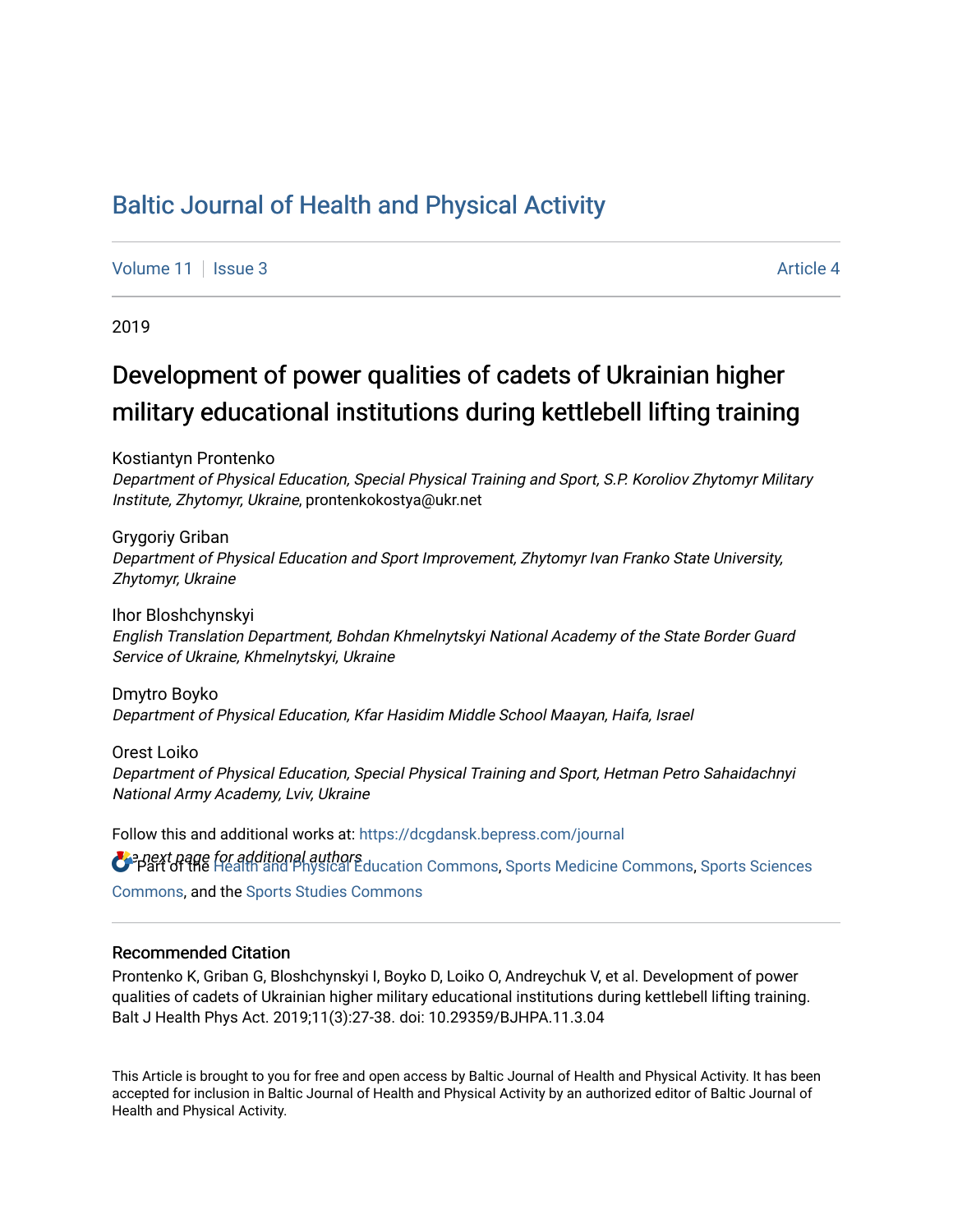# Development of power qualities of cadets of Ukrainian higher military educational institutions during kettlebell lifting training

#### Authors

Kostiantyn Prontenko, Grygoriy Griban, Ihor Bloshchynskyi, Dmytro Boyko, Orest Loiko, Volodymyr Andreychuk, Inesa Novitska, and Pavlo Tkachenko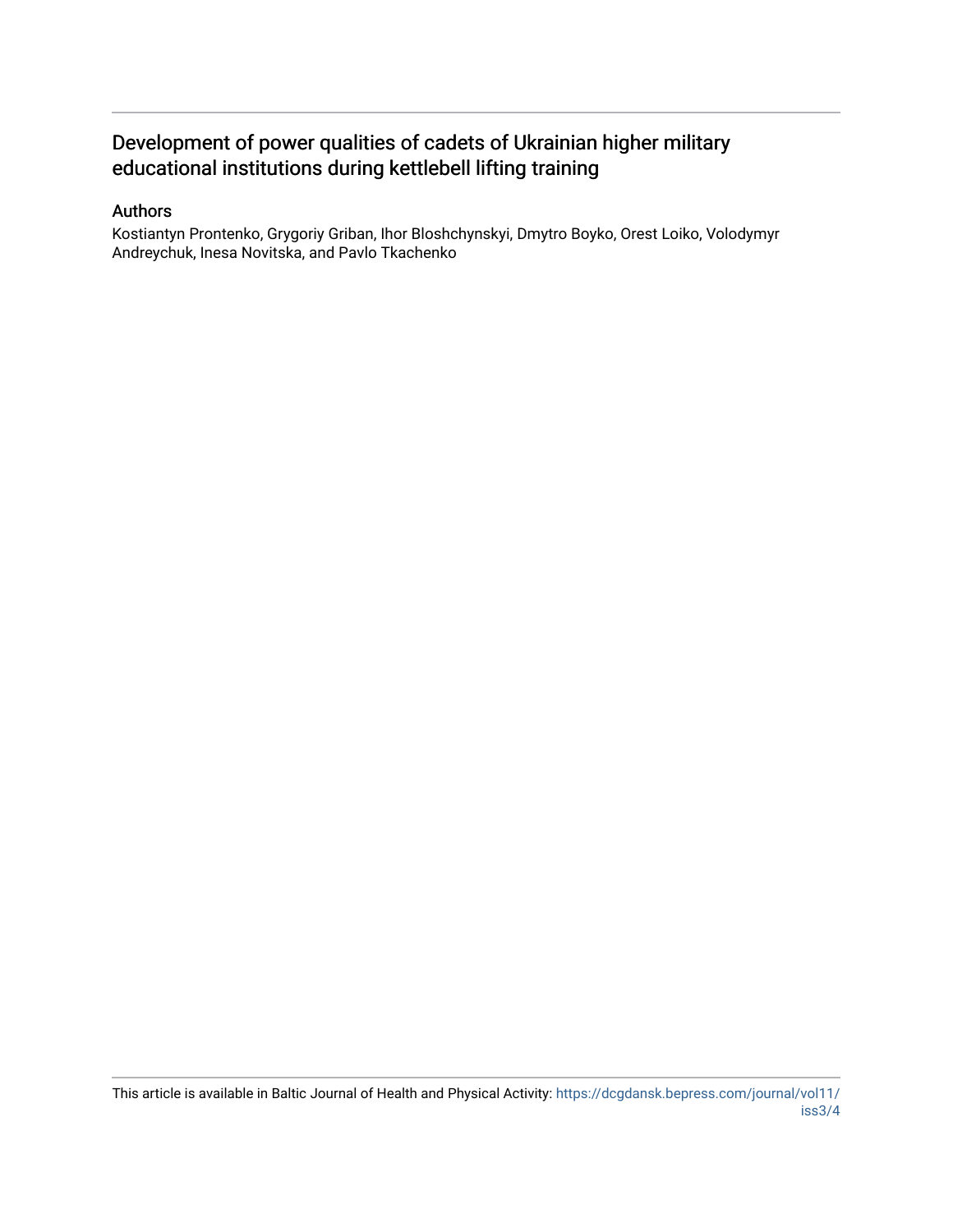# **Development of power qualities of cadets of Ukrainian higher military educational institutions during kettlebell lifting training**

Kostiantyn Prontenko<sup>1 ABCDE</sup>, Grygoriy Griban<sup>2 ACDF</sup>, Ihor Bloshchynskyi<sup>3 BDE</sup>, Dmytro Boyko<sup>4 CEF,</sup> **Orest Loiko5 AG, Volodymyr Andreychuk5 BG, Inesa Novitska6 CF, Pavlo Tkachenko7 BG**

- **A** Study Design
- **B** Data Collection
- **C** Statistical Analysis **D** Data Interpretation
- **E** Manuscript Preparation
- **F** Literature Search
- **G** Funds Collection

L

L

- Authors' Contribution: <sup>1</sup> Department of Physical Education, Special Physical Training and Sport, S.P. Koroliov Zhytomyr Military Institute, Zhytomyr, Ukraine
	- 2 Department of Physical Education and Sport Improvement,
	- Zhytomyr Ivan Franko State University, Zhytomyr, Ukraine
	- <sup>3</sup> English Translation Department, Bohdan Khmelnytskyi National Academy of the State Border Guard Service of Ukraine, Khmelnytskyi, Ukraine
	- 4 Department of Physical Education, Kfar Hasidim Middle School Maayan, Haifa, Israel
	- 5 Department of Physical Education, Special Physical Training and Sport, Hetman Petro Sahaidachnyi National Army Academy, Lviv, Ukraine
	- 6 Department of Postgraduate and Doctorate Studies, Zhytomyr Ivan Franko State University, Zhytomyr, Ukraine
	- 7 Department of Physical Education, Zhytomyr National Agroecological University, Zhytomyr, Ukraine

| abstract                     |                                                                                                                                                                                                                                                                                                                                                                                                                                                                                                                                                                                                                                                                                                                                                                                                                                                                           |
|------------------------------|---------------------------------------------------------------------------------------------------------------------------------------------------------------------------------------------------------------------------------------------------------------------------------------------------------------------------------------------------------------------------------------------------------------------------------------------------------------------------------------------------------------------------------------------------------------------------------------------------------------------------------------------------------------------------------------------------------------------------------------------------------------------------------------------------------------------------------------------------------------------------|
| <b>Background:</b>           | The influence of kettlebell lifting training on the development of cadets' power qualities during studies at<br>Ukrainian higher military educational institutions is examined in the article. Also, a comparative analysis of the<br>development of cadets' power qualities depending on their sports qualification in kettlebell lifting is conducted.                                                                                                                                                                                                                                                                                                                                                                                                                                                                                                                  |
| <b>Material and methods:</b> | The investigation of the development of cadets' power qualities was conducted according to the following<br>tests: bar pull-ups, bar pullover, bar muscle up, parallel bars dips, complex power exercise, L-sit on<br>parallel bars, holding the body in a horizontal position, back squat, bench press and barbell deadlift.                                                                                                                                                                                                                                                                                                                                                                                                                                                                                                                                             |
| <b>Results:</b>              | A reliably better level of the development of power qualities of cadets who were involved in kettlebell<br>lifting training during studies was found in comparison with cadets who were involved in the current<br>system of physical training, which proves the efficiency of kettlebell lifting exercises concerning the<br>formation of graduates' physical preparation for professional activity.                                                                                                                                                                                                                                                                                                                                                                                                                                                                     |
| <b>Conclusions:</b>          | The research shows a necessity to implement kettlebell lifting to the physical training of cadets who are the<br>future Ukrainian Armed Forces' officers in order to ensure high efficiency of their future professional activity.                                                                                                                                                                                                                                                                                                                                                                                                                                                                                                                                                                                                                                        |
| Key words:                   | power qualities, cadets, kettlebell lifting, physical training.                                                                                                                                                                                                                                                                                                                                                                                                                                                                                                                                                                                                                                                                                                                                                                                                           |
| article details              |                                                                                                                                                                                                                                                                                                                                                                                                                                                                                                                                                                                                                                                                                                                                                                                                                                                                           |
|                              | Article statistics: Word count: 3,035; Tables: 2; Figures: 1; References: 33                                                                                                                                                                                                                                                                                                                                                                                                                                                                                                                                                                                                                                                                                                                                                                                              |
|                              | Received: July 2019; Accepted: July 2019; Published: September 2019                                                                                                                                                                                                                                                                                                                                                                                                                                                                                                                                                                                                                                                                                                                                                                                                       |
|                              | Full-text PDF: http://www.balticsportscience.com                                                                                                                                                                                                                                                                                                                                                                                                                                                                                                                                                                                                                                                                                                                                                                                                                          |
|                              | <b>Copyright</b> © Gdansk University of Physical Education and Sport, Poland                                                                                                                                                                                                                                                                                                                                                                                                                                                                                                                                                                                                                                                                                                                                                                                              |
|                              | Indexation: Celdes, Clarivate Analytics Emerging Sources Citation Index (ESCI), CNKI Scholar (China National Knowledge<br>Infrastructure), CNPIEC, De Gruyter - IBR (International Bibliography of Reviews of Scholarly Literature in<br>the Humanities and Social Sciences), De Gruyter - IBZ (International Bibliography of Periodical Literature<br>in the Humanities and Social Sciences), DOAJ, EBSCO - Central & Eastern European Academic Source, EBSCO<br>- SPORTDiscus, EBSCO Discovery Service, Google Scholar, Index Copernicus, J-Gate, Naviga (Softweco, Primo<br>Central (ExLibris), ProQuest - Family Health, ProQuest - Health & Medical Complete, ProQuest - Illustrata: Health<br>Sciences, ProQuest - Nursing & Allied Health Source, Summon (Serials Solutions/ProQuest, TDOne (TDNet), Ulrich's<br>Periodicals Directory/ulrichsweb, WorldCat (OCLC) |
| <b>Funding:</b>              | This research received no specific grant from any funding agency in the public, commercial, or not-for-profit sectors.                                                                                                                                                                                                                                                                                                                                                                                                                                                                                                                                                                                                                                                                                                                                                    |
|                              | <b>Conflict of interests:</b> Authors have declared that no competing interest exists.                                                                                                                                                                                                                                                                                                                                                                                                                                                                                                                                                                                                                                                                                                                                                                                    |
| <b>Corresponding author:</b> | Corresponding author: Dr. Kostiantyn Prontenko, Department of Physical Education, Special Physical Training and Sport, S.<br>P. Koroliov Zhytomyr Military Institute, Mira str., 22, 10001, Zhytomyr, Ukraine, tel.: +3-8-067-506-91-42, e-mail: prontenko-<br>kostya@ukr.net                                                                                                                                                                                                                                                                                                                                                                                                                                                                                                                                                                                             |
| <b>Open Access License:</b>  | This is an open access article distributed under the terms of the Creative Commons Attribution-Non-commercial 4.0 International<br>(http://creativecommons.org/licenses/by-nc/4.0/), which permits use, distribution, and reproduction in any medium, provided the<br>original work is properly cited, the use is non-commercial and is otherwise in compliance with the license.                                                                                                                                                                                                                                                                                                                                                                                                                                                                                         |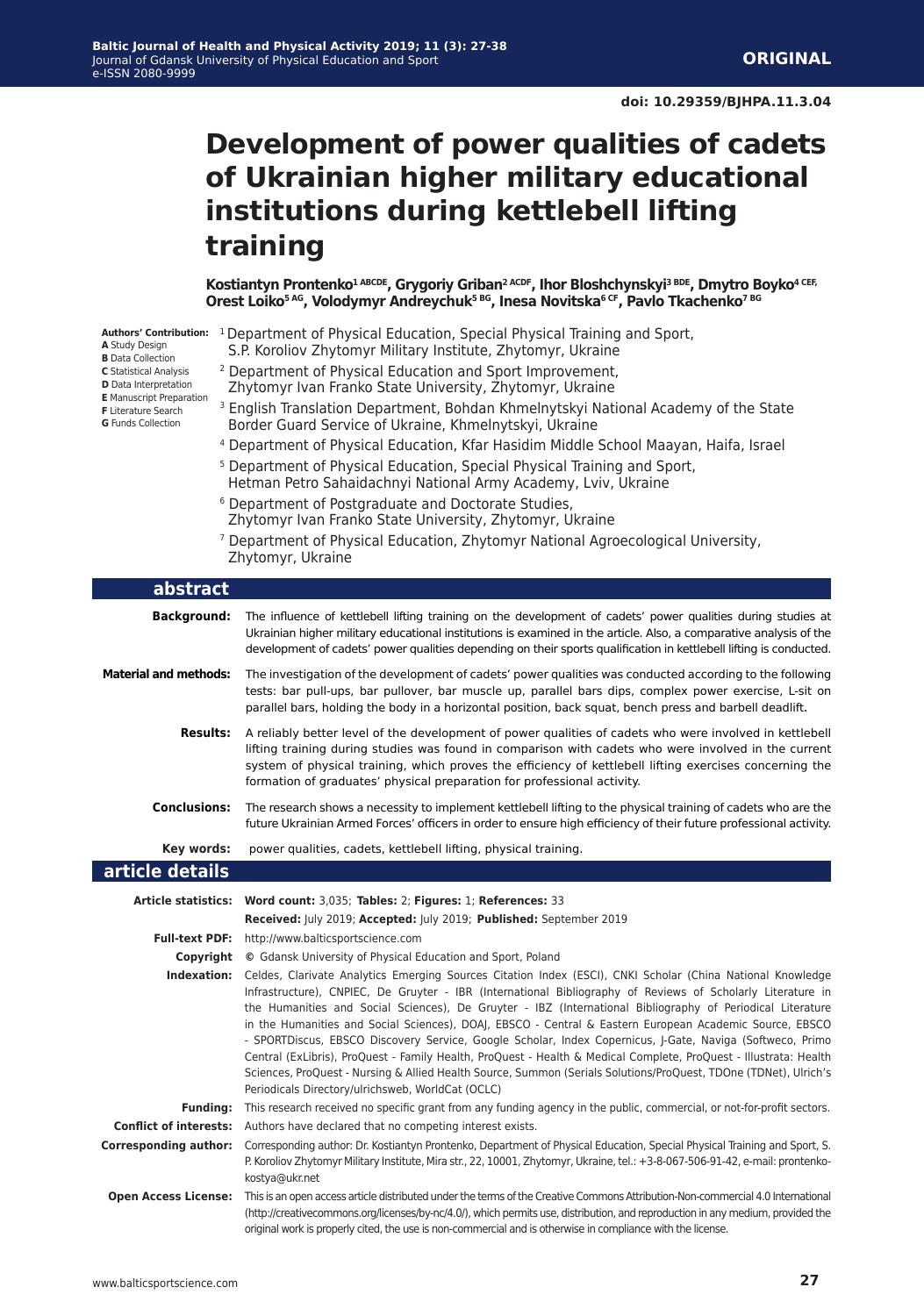# **introduction**

Taking into account the military and political situation in Ukraine, today as never before, Ukraine needs reliable defenders of the state, consistently able to overcome the difficulties of military activity and effectively perform official duties. Physical training as one of the main subjects of combat training of military personnel has significant potential in shaping the readiness of graduates of higher military educational institutions (HMEI) for future military professional activities [1, 2]. After all, among the main negative factors of modern military activity are: carrying significant weight (weapons, equipment and ammunition); irregularity of the motor regime (long-term hikes in full equipment or low motor activity in a limited space (at checkpoints, in dugouts), permanent staying in a state of fatigue that requires significant strength training of military personnel [3, 4]. Due to the low level of physical fitness and health of young people entering the HMEI and for other reasons, the traditional system of physical training does not fully ensure the formation of future officers' readiness for military activity [1, 3, 5].

Among the significant arsenal of physical training means, kettlebell lifting, due to compact size of equipment, applicability, accessibility and other benefits, is a very effective means of forming the graduates' physical readiness for future military professional activities [6, 7, 8, 9]. In the process of exercising with weight, all of the cadets' physical qualities are developed, and first of all power, then moral and volitional qualities, increased physical fitness, prevention of injury to the spine and joints [10, 11, 12]. Therefore, the study of the influence of kettlebell lifting training on the level of the development of cadets' power qualities as well as the determination of cadets' – kettlebell lifters' – results in power tests, depending on their sports qualification in kettlebell lifting, is timely and relevant.

The aim of the study is to investigate the influence of the kettlebell lifting training on the development of cadets' power qualities during studies at HMEI.

Tasks:

- 1. to conduct a comparative analysis of the development of power qualities of cadets who were attending kettlebell lifting classes during studies and cadets who were studying according to the current system of physical training;
- 2. to investigate the level of power qualities development of cadets of different sports qualifications in kettlebell lifting.

# **material and methods**

### **participants**

Cadets of the 1st - 5th years of study  $(N = 474)$  of the S. P. Koroliov Zhytomyr Military Institute who were studying according to the current system of physical training (group A,  $N = 416$ ) and cadets who were attending kettlebell lifting classes during the studies (group B,  $N = 58$ ) took part in the investigation. To investigate the development of power qualities of the cadets attending kettlebell lifting classes depending on their qualification, group  $B (N = 58)$ was divided into three subgroups: subgroup No. 1 – the cadets who had the 3rd and the 2nd grades in kettlebell lifting  $(N = 26)$ , subgroup No. 2 - the cadets who had the 1st grade and Candidates in Masters of Sport (CMS, N=21), subgroup No. 3 – the cadets who were Masters of Sport (MS) and Masters of Sport of International Class (MSIC) ( $N = 11$ ). In addition, in order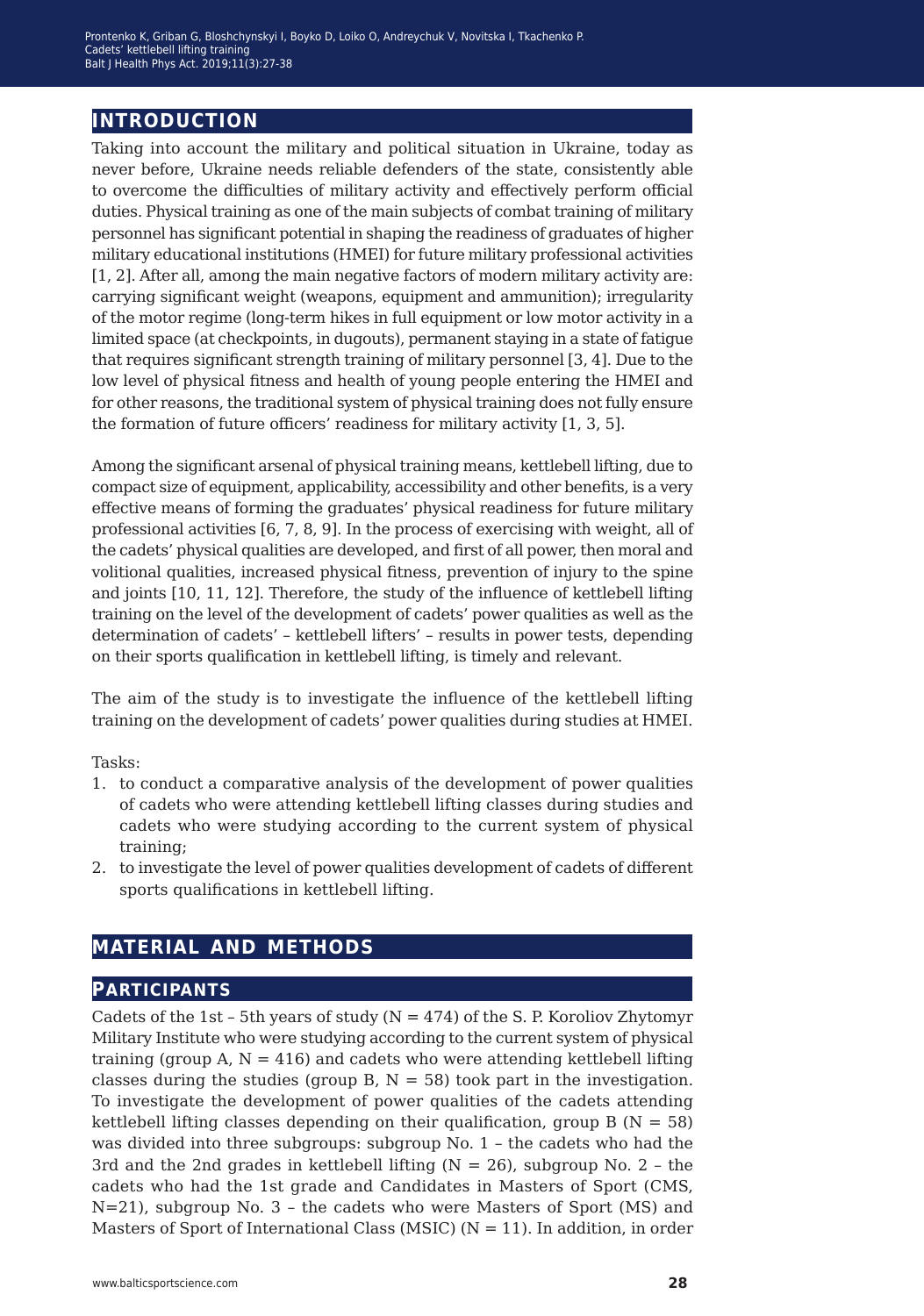to prove the influence of kettlebell lifting training on the level of cadets' power qualities development, the results in bar pull-ups of cadets who were trained in kettlebell lifting section (group B,  $N = 58$ ) and cadets who attended other sports sections (hand-to-hand combat, military all-round events, armsport, powerlifting, athleticism, basketball, volleyball, mini-football, shooting) during studies at the HMEI ( $N = 171$ ) were examined.

### **methods**

The investigation of the level of development of cadets' power qualities was carried out in 2014–2018 according to the following tests: bar pull-ups (4 min), bar pullover (4 min), bar muscle up (4 min), parallel bars dips (4 min), complex power exercise (push-ups per minute and sit-ups per minute), L-sit on parallel bars, holding the body in a horizontal position (plank), barbell back squat, bench press and barbell deadlift. Testing was carried out by teachers of the Department of Physical Education, Special Physical Training and Sports during the final tests and exams, as well as by kettlebell lifting coaches during control exercises. Research methods included theoretical analysis and generalization of scientific and methodical literature, pedagogical observation, testing, and methods of mathematical statistics.

#### **statistical analysis**

During the research, the authenticity of difference between the indices of cadets by means of Student's t-test was determined. The dynamics of indices in each of groups was also estimated. The significance for all statistical tests was set at  $p < 0.05$ . All statistical analyses were performed with the SPSS software, version 21, adapted to medical and biological research.

#### **ethical approval**

Research related to the involvement of cadets was carried out in compliance with all relevant national regulations and institutional policies (Order of the Minister of Defense of Ukraine «On Approval of the Regulation on the Organization of Scientific, Scientific and Technical Activities in the Armed Forces of Ukraine» dated 27.07.16, No. 385), and also the principles of the Helsinki Declaration of the World Medical Association – ethical principles for medical research involving human subjects. Informed consent was obtained from all individuals involved in this study.

#### **results**

The analysis of the cadets' results in bar pull-ups shows that the level of cadets' power qualities of both groups does not significantly differ only in the 1st year of study (p > 0.05) (Table 1). In the 2nd year, the results of cadets of group B proved to be better than in group A by 1.5 times, but the difference is unreliable ( $p > 0.05$ ). In the 3rd year, the difference between the results of the cadets of groups A and B is 3.1 times, in the 4th year – 4.6 times, in the 5th year  $-5.8$  times ( $p < 0.05$ -0.001). The analysis of the results of bar pullover and bar muscle up shows a greater effect of kettlebell lifting training on the improvement in cadets' power qualities. During all years of study, the results of cadets in group B are better than in group A, but in the 1st and 2nd years the difference is unreliable ( $p > 0.05$ ), while during the 3rd–5th years of study it is reliable ( $p < 0.05 - 0.001$ ).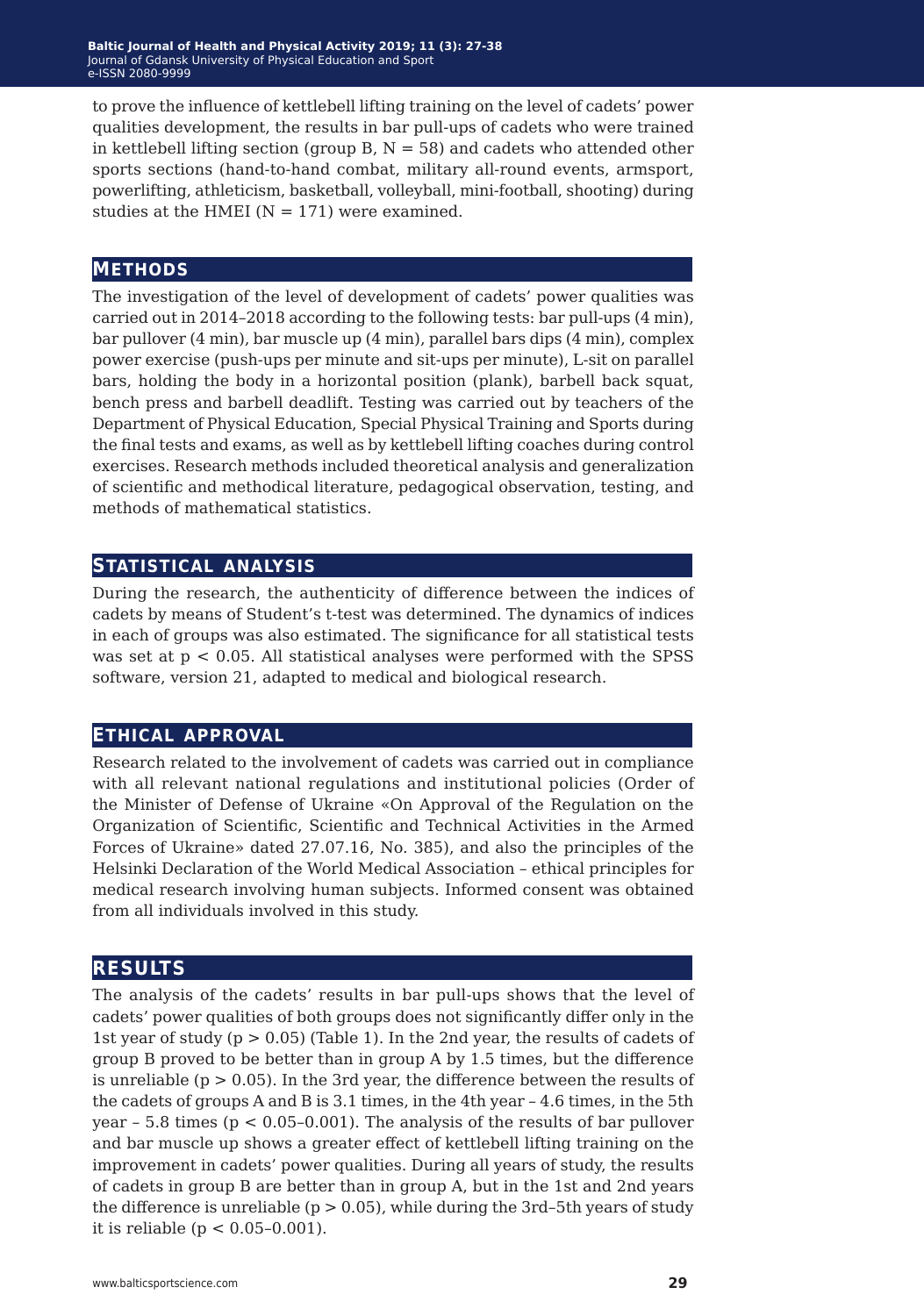| Years of study              | Group A ( $n = 416$ ) |                                                | Group B $(n = 58)$ | Significant      |           |  |  |  |  |  |
|-----------------------------|-----------------------|------------------------------------------------|--------------------|------------------|-----------|--|--|--|--|--|
|                             | N                     | Mean±SD                                        | N                  | Mean±SD          | level     |  |  |  |  |  |
| Bar pull-ups, times         |                       |                                                |                    |                  |           |  |  |  |  |  |
| 1st year                    | 62                    | $12.1 \pm 0.75$                                | 16                 | $13.7 \pm 0.93$  | p > 0.05  |  |  |  |  |  |
| 2nd year                    | 112                   | $14.3 \pm 0.48$                                | 9                  | $15.8 \pm 1.04$  | p > 0.05  |  |  |  |  |  |
| 3rd year                    | 91                    | $16.1 \pm 0.61$                                | 14                 | $19.2 \pm 0.96$  | p < 0.05  |  |  |  |  |  |
| 4th year                    | 76                    | $17.3 \pm 0.72$                                | 12                 | $21.9 \pm 1.02$  | p < 0.001 |  |  |  |  |  |
| 5th year                    | 75                    | $18.2 \pm 0.78$                                | $\overline{7}$     | $24.0 \pm 1.06$  | p < 0.001 |  |  |  |  |  |
| Bar pullover, times         |                       |                                                |                    |                  |           |  |  |  |  |  |
| 1st year                    | 62                    | $5.2 \pm 0.67$                                 | 16                 | $6.7 \pm 1.42$   | p> 0.05   |  |  |  |  |  |
| 2nd year                    | 112                   | $6.0 \pm 0.48$                                 | 9                  | $8.3 \pm 1.55$   | p > 0.05  |  |  |  |  |  |
| 3rd year                    | 91                    | $6.8 \pm 0.52$                                 | 14                 | $10.5 \pm 1.16$  | p < 0.05  |  |  |  |  |  |
| 4th year                    | 76                    | $7.7 \pm 0.59$                                 | 12                 | $13.1 \pm 1.09$  | p < 0.001 |  |  |  |  |  |
| 5th year                    | 75                    | $8.5 \pm 0.63$                                 | $\overline{7}$     | $15.3 \pm 1.17$  | p < 0.001 |  |  |  |  |  |
| Bar muscle up, times        |                       |                                                |                    |                  |           |  |  |  |  |  |
| 1st year                    | 62                    | $4.1 \pm 0.76$                                 | 16                 | $4.8 \pm 1.22$   | p > 0.05  |  |  |  |  |  |
| 2nd year                    | 112                   | $5.3 \pm 0.71$                                 | 9                  | $7.8 \pm 1.43$   | p > 0.05  |  |  |  |  |  |
| 3rd year                    | 91                    | $6.7 \pm 0.65$                                 | 14                 | $9.7 \pm 1.17$   | p < 0.05  |  |  |  |  |  |
| 4th year                    | 76                    | $7.4 \pm 0.68$                                 | 12                 | $12.6 \pm 1.12$  | p < 0.001 |  |  |  |  |  |
| 5th year                    | 75                    | $8.2 \pm 0.64$                                 | $\overline{7}$     | $14.5 \pm 1.19$  | p < 0.001 |  |  |  |  |  |
|                             |                       | Parallel bars dips, times                      |                    |                  |           |  |  |  |  |  |
| 1st year                    | 62                    | $14.7 \pm 1.12$                                | 16                 | $15.2 \pm 2.95$  | p > 0.05  |  |  |  |  |  |
| 2nd year                    | 112                   | $16.5 \pm 0.62$                                | 9                  | $21.9 \pm 3.12$  | p > 0.05  |  |  |  |  |  |
| 3rd year                    | 91                    | $19.1 \pm 0.71$                                | 14                 | $28.6 \pm 2.06$  | p < 0.001 |  |  |  |  |  |
| 4th year                    | 76                    | $21.2 \pm 0.75$                                | 12                 | $33.6 \pm 2.13$  | p < 0.001 |  |  |  |  |  |
| 5th year                    | 75                    | $23.4 \pm 0.68$                                | 7                  | $37.3 \pm 2.85$  | p < 0.001 |  |  |  |  |  |
|                             |                       | Complex power exercise, times                  |                    |                  |           |  |  |  |  |  |
| 1st year                    | 62                    | $52.2 \pm 2.17$                                | 16                 | $57.5 \pm 3.52$  | p > 0.05  |  |  |  |  |  |
| 2nd year                    | 112                   | $57.1 \pm 1.29$                                | 9                  | $63.8 \pm 3.76$  | p > 0.05  |  |  |  |  |  |
| 3rd year                    | 91                    | $59.8 \pm 1.78$                                | 14                 | $70.3 \pm 3.63$  | p < 0.05  |  |  |  |  |  |
| 4th year                    | 76                    | $62.4 \pm 1.93$                                | 12                 | $76.2 \pm 3.27$  | p < 0.01  |  |  |  |  |  |
| 5th year                    | 75                    | $64.5 \pm 1.84$                                | 7                  | $82.6 \pm 3.41$  | p < 0.001 |  |  |  |  |  |
| L-sit on parallel bars, sec |                       |                                                |                    |                  |           |  |  |  |  |  |
| 1st year                    | 62                    | $82.0 \pm 1.53$                                | 16                 | $83.1 \pm 2.98$  | p > 0.05  |  |  |  |  |  |
| 2nd year                    | 112                   | $84.2 \pm 1.22$                                | 9                  | $96.3 \pm 4.12$  | p < 0.05  |  |  |  |  |  |
| 3rd year                    | 91                    | $86.2 \pm 1.37$                                | 14                 | $107.8 \pm 3.31$ | p < 0.001 |  |  |  |  |  |
| 4th year                    | 76                    | $91.7 \pm 1.39$                                | 12                 | $115.2 \pm 3.36$ | p < 0.001 |  |  |  |  |  |
| 5th year                    | 75                    | $93.8 \pm 1.48$                                | 7                  | $127.4 \pm 4.25$ | p < 0.001 |  |  |  |  |  |
|                             |                       | Holding the body in a horizontal position, sec |                    |                  |           |  |  |  |  |  |
| 1st year                    | 62                    | $94.3 \pm 4.25$                                | 16                 | $112.1 \pm 6.71$ | p < 0.05  |  |  |  |  |  |
| 2nd year                    | 112                   | $110.6 \pm 3.10$                               | 9                  | $199.8 \pm 8.27$ | p < 0.001 |  |  |  |  |  |
| 3rd year                    | 91                    | $127.1 \pm 3.57$                               | 14                 | $215.3 \pm 5.65$ | p < 0.001 |  |  |  |  |  |
| 4th year                    | 76                    | $136.4 \pm 3.13$                               | 12                 | $221.9 \pm 5.42$ | p < 0.001 |  |  |  |  |  |
| 5th year                    | 75                    | $142.9 \pm 4.06$                               | 7                  | $228.2 \pm 6.18$ | p < 0.001 |  |  |  |  |  |

#### Table 1. Dynamics of the power qualities development among cadets of groups A and B ( $N = 474$ )

Legend: N – number of subjects; Mean – arithmetical mean; SD – standard deviation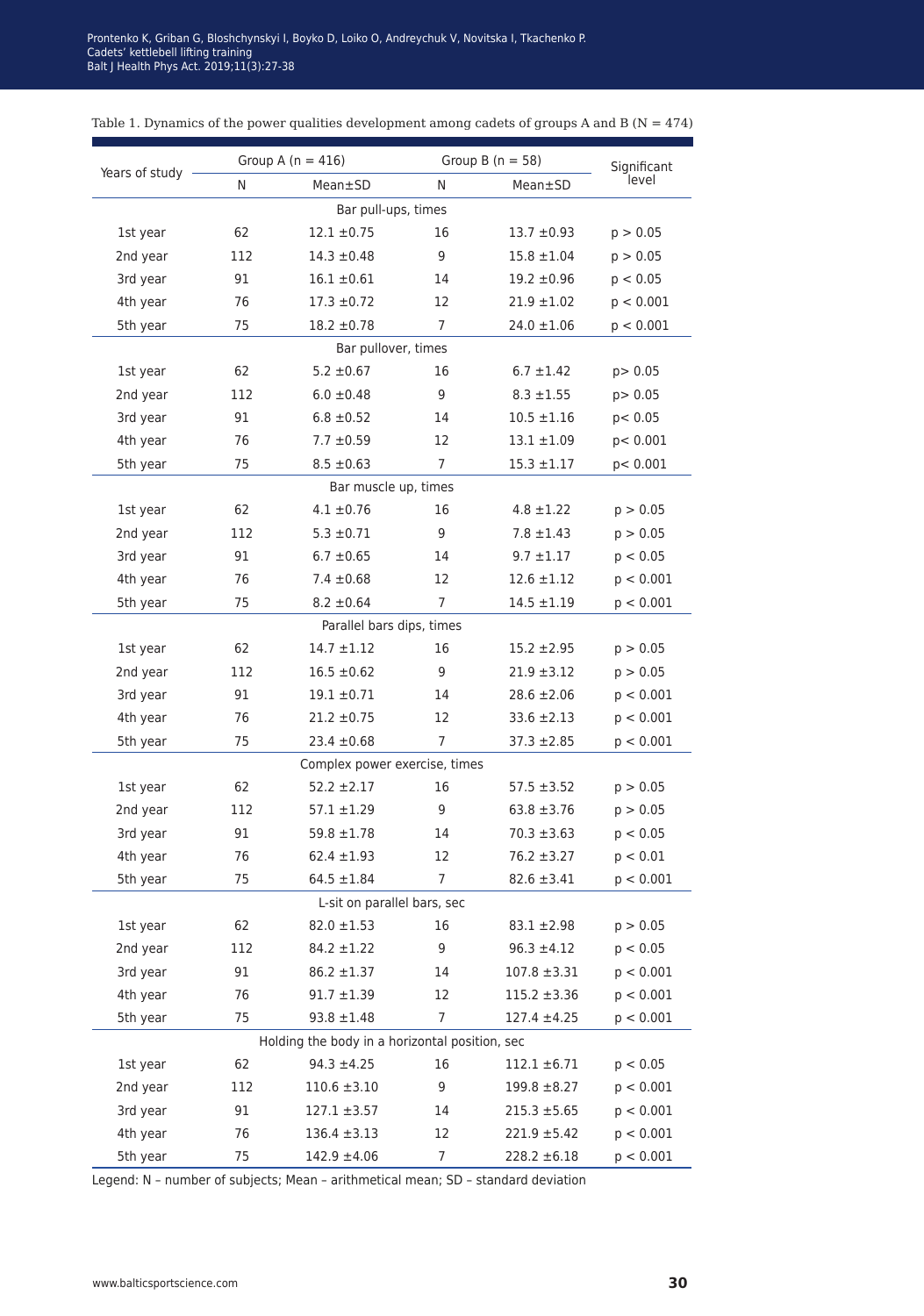The research of the results of testing the cadets in parallel bars dips indicates that although the results of cadets in the 1st and 2nd years of study of group B are better than in group A, no reliable difference is found between them  $(p > 0.05)$ . In the 3rd year of study, the kettlebell lifters' power qualities are significantly better than in group A by 9.5 times ( $p < 0.001$ ), in the 4th year – by 12.4 times ( $p < 0.001$ ), in the 5th year – by 13.9 times ( $p < 0.001$ ), which testifies to the positive influence of kettlebell lifting training on the level of development of cadets' power qualities. Testing the results in complex power exercise shows a tendency similar to the previous power exercises – the results of cadets who were attending kettlebell lifting classes during studies, especially in senior academic years, are significantly better than of cadets who were studying according to the current system of physical training. Thus, no significant difference was found between the results of cadets of groups A and B in the 1st and the 2nd years of study  $(p > 0.05)$ . In senior academic years, the indicators of cadets of group B in complex power exercise are significantly better than those of cadets of group A by 10.5; 13.8 and 18.1 times, respectively  $(p < 0.05 - 0.001)$ . The analysis of the results of cadets in the L-sit on parallel bars shows that the power of the abdominal muscles of cadets of both groups in the 1st year of study is reliably equal  $(p > 0.05)$ . Starting from the 2nd year of study, the results in L-sit on parallel bars of cadets who were trained in the kettlebell lifting section are significantly better than those who were engaged in the current system of physical training: in the 2nd year of study – by 12.1 sec (p < 0.05); in the 3rd year of study – by 21.6 sec (p < 0.001); in the 4th year of study - by 23.5 sec ( $p < 0.001$ ); in the 5th year of study - by 33.6 sec ( $p < 0.001$ ). The analysis of the results of cadets in holding the body in a horizontal position shows a noticeable influence of kettlebell lifting training on strengthening the muscles of the back of kettlebell lifters. Starting from the 1st year of study, the results in the static exercise of cadets of group B are significantly better than of cadets of group  $A$  ( $p < 0.05-0.001$ ). The difference between the power indicators of the back muscles of cadets of group B and A is as follows: in the 1st year of study – 17.8 sec; in the 2nd year of study – 89.2 sec; in the 3rd year of study – 88.2 sec; in the 4th year of study – 85.5 sec; in the 5th year of study – 85.3 sec (Table 1).

In order to study the influence of kettlebell lifting training on the level of development of cadets' power qualities, the results in bar pull-ups of cadets who were trained in the kettlebell lifting section (Group B,  $N=58$ ) and cadets who attended other sports sections (hand-to-hand combat, military all-round events, armsport, powerlifting, athleticism, basketball, volleyball, mini-football, shooting) during studies at the HMEI  $(N=171)$  were examined. Testing the athletes of all sections was carried out in identical conditions during the annual review of the best organization of physical training and sports work at the HMEI in 2018 (Fig. 1).

The study shows that in addition to the mean result of athletes in the military allround events section (24 times), where bar pull-ups is a competitive exercise, the kettlebell lifters have the best result among the remaining sections (22.2 times). At the same time, no significant difference has been found between the power qualities of all-round events athletes and kettlebell lifters ( $p > 0.05$ ). The mean result of cadets-kettlebell lifters is reliably better  $(p < 0.05 - 0.001)$ than of cadets who specialize in ball games by 4.9–7.8 times, in hand-to-hand combat – by 3.3 times, in athleticism – by 3.8 times and in shooting – by 5.9 times and does not reliably differ from the results of cadets who specialize in powerlifting and armsport ( $p > 0.05$ ).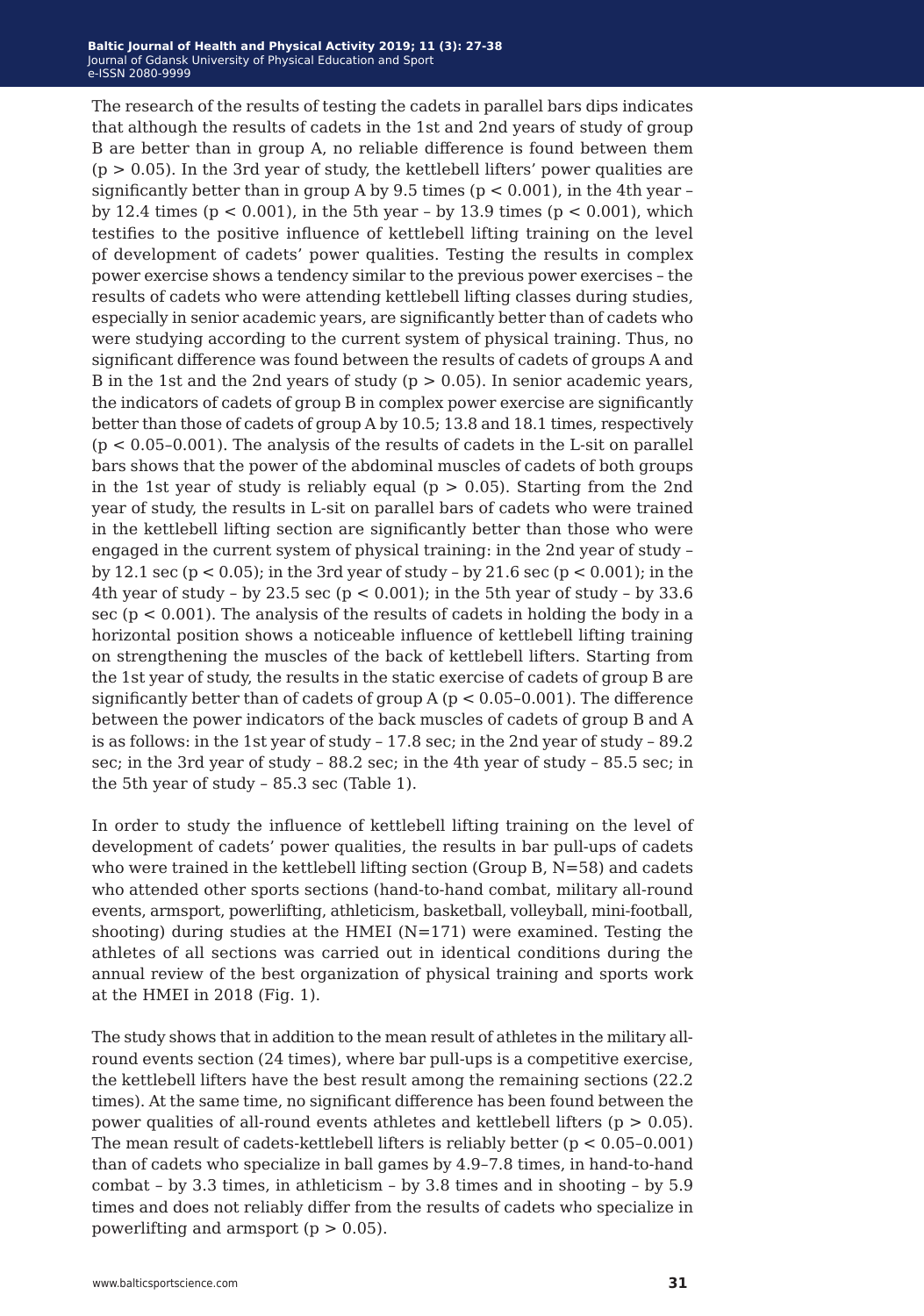Cadets' kettlebell lifting training Balt J Health Phys Act. 2019;11(3):27-38.  $\blacksquare$ Prontenko K, Griban G, Bloshchynskyi I, Boyko D, Loiko O, Andreychuk V, Novitska I, Tkachenko P.



In order to determine the influence of kettlebell lifting training on the level of power qualities of cadets depending on their level of skills in kettlebell lifting, we investigated the results of kettlebell lifters (Group B,  $N = 58$ ) of different sports qualifications (three subgroups) in exercises with own body weight and exercises with a barbell (Table 2).

Table 2. Level of the power qualities development of cadets-kettlebell lifters (Group B) of different sports qualifications (Mean±SD, N=58)

| Investigated tests                                | Subgroup<br>No. 1 | Subgroup<br>No. 2 | Subgroup<br>No. 3 | Significant level |         |         |
|---------------------------------------------------|-------------------|-------------------|-------------------|-------------------|---------|---------|
|                                                   | $N = 26$          | $N = 21$          | $N = 11$          | $p1-p2$           | $p2-p3$ | $p1-p3$ |
| Bar pull-ups, times                               | $18.5 \pm 0.87$   | $22.6 \pm 0.69$   | $23.2 \pm 0.71$   | < 0.001           | > 0.05  | < 0.001 |
| Bar pullover, times                               | $7.2 \pm 0.56$    | $12.4 \pm 0.45$   | $12.8 \pm 0.52$   | < 0.001           | > 0.05  | < 0.001 |
| Bar muscle up, times                              | $5.9 \pm 0.49$    | $11.8 \pm 0.37$   | $11.9 \pm 0.46$   | < 0.001           | > 0.05  | < 0.001 |
| Parallel bars dips, times                         | $31.7 + 2.23$     | $38.5 \pm 2.06$   | $39.9 + 1.95$     | < 0.05            | > 0.05  | < 0.05  |
| Complex power<br>exercise, times                  | $69.7 \pm 2.70$   | $78.8 \pm 2.45$   | $80.4 \pm 2.18$   | < 0.05            | > 0.05  | < 0.05  |
| L-sit on parallel bars, sec                       | $98.1 \pm 2.75$   | $116.4 \pm 2.90$  | $123.9 \pm 3.27$  | < 0.001           | > 0.05  | < 0.001 |
| Holding the body in a<br>horizontal position, sec | $207.2 \pm 4.96$  | $221.5 \pm 5.04$  | $238.0 \pm 5.54$  | < 0.05            | < 0.05  | < 0.001 |
| Barbell back squat, kg                            | $106.2 \pm 3.27$  | $117.1 \pm 3.58$  | $121.6 \pm 3.69$  | < 0.05            | > 0.05  | < 0.01  |
| Bench press, kg                                   | $82.8 \pm 2.12$   | $86.4 \pm 2.30$   | $91.3 \pm 2.88$   | > 0.05            | > 0.05  | > 0.05  |
| Barbell deadlift, kg                              | $104.9 \pm 2.94$  | $118.6 \pm 3.07$  | $133.5 \pm 3.27$  | < 0.01            | < 0.01  | < 0.001 |

Legend: N – number of subjects; Mean – arithmetical mean; SD – standard deviation; р1–р2 – significance of difference between the indicators of group No. 1 and group No. 2; р2–р3 – significance of difference between the indicators of group No. 2 and group No. 3; p1-p3 - significance of difference between the indicators of group No. 1 and group No. 3

The analysis of the results of cadets in exercises on a horizontal bar showed positive dynamics of power indicators of kettlebell lifters with qualification growth. Thus, the results of the cadets in subgroup No. 3 are the best ones compared to the results of cadets in other subgroups. The cadets of subgroup No. 2 have significantly better results in power exercises on the horizontal bar than those in subgroup No. 1 ( $p < 0.001$ ): in bar pull-ups - by 4.1 times, in bar pullover – by 5.2 times, in bar muscle up – by 5.9 times (Table 2).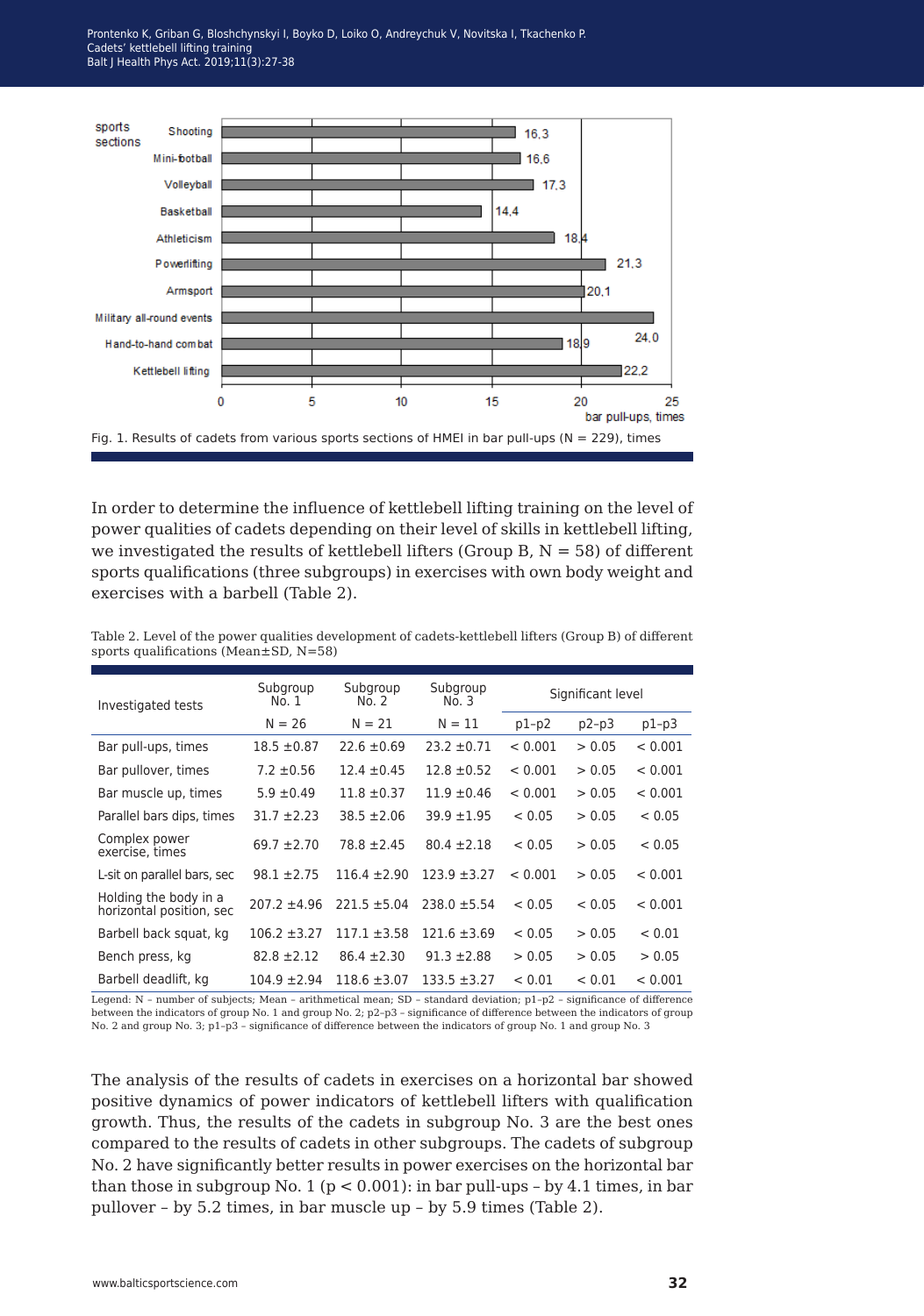In subgroup No. 3 compared with subgroup No. 1, the results also significantly differ ( $p < 0.001$ ). However, the indicators of the kettlebell lifters of subgroups No. 2 and No. 3 in exercises on the horizontal bar between them are not reliably different  $(p > 0.05)$ . This indicates the importance of the development of power qualities in exercises on the horizontal bar at the initial stage of training, and for narrowing the specialization in kettlebell lifting and achieving high sports results, the need for improvement of power qualities is reduced. The analysis of the results in parallel bars dips testifies to the positive dynamics of power indicators of the shoulder girdle of cadets of different qualifications – the best results in this test were recorded in subgroup No. 3 – 39.9 times. However, this value is reliably better only in comparison with the indicators of cadets of the 3rd and the 2nd grades by 6.8 times  $(p < 0.01)$ , and compared with results of cadets of the 1st grade and the CMS, it is reliably the same ( $p > 0.05$ ). The results of this test testify to the fact that the development of the power of the extensors of arms is an important task during the cadets' training in kettlebell lifting. The analysis of the results in the complex power exercise lets us note that the indicators of subgroup No. 3 are the best and make up 80.4 times. At the same time, if the indicators of cadets in subgroup No. 3 are reliably better than in subgroup No. 1 by 10.7 times ( $p < 0.05$ ), the indicators of subgroup No. 2 do not differ reliably ( $p > 0.05$ ) – the difference is 1.6 times (Table 2). That is, the power indicators of the muscles of the shoulder girdle and the press are effectively significant for the performance of the 1st grade and the CMS in kettlebell lifting. The investigation of the results in the test in L-sit on parallel bars proves that although the uptrend is observed in this exercise in the cadets' qualification increase, but reliable difference is discovered only in the results of cadets from subgroups No. 2 and No.  $1 - 18.3$  sec ( $p < 0.001$ ). The results of cadets from subgroup No. 3 are 2 min 04 sec. They are by 7.5 sec better than the results of cadets from subgroup No. 2 ( $p > 0.05$ ) that shows that the abdominal muscles are not significant indicators of cadets' physical fitness in the process of improving sports qualification. The analysis of the back muscles power level shows the other trend – the indicators are increased reliably with increased qualification of cadets. The cadets of a high qualification are discovered to have the best result in holding the body in a horizontal position, which is 3 min 58 sec. It is by 16.5 sec and 30.8 sec better reliably than the results of cadets who have the 1st grade and CMS ( $p < 0.05$ ) and cadets of low qualification  $(p < 0.001)$  respectively (Table 2). It defines the connection of the achievements in kettlebell lifting and the indicators of the back muscles power – the higher qualification cadets have in kettlebell lifting, the better results they achieve in holding the body in a horizontal position.

The examination of the cadets' absolute power qualities was held due to three exercises with the barbells of maximal weight: back squat, bench press, deadlift. The analysis showed that the cadets of high qualification have the best results in all exercises. However, the results of the cadets from subgroup No. 3 in deadlift are reliably better than the results of cadets from other subgroups ( $p < 0.001$ ), and the results of cadets from subgroup No. 3 in back squat are reliably better only than the results of cadets from subgroup No. 1 (р < 0.01), but the results of cadets from all subgroups in bench press are found out to be similarly reliable ( $p > 0.05$ ). Thus, the results of cadets from subgroup No. 3 in deadlift are 133.5 kg, subgroup No. 2 – 118.6 kg, subgroup No. 1 – 104.9 kg; the difference between subgroups No. 3 and No. 2 is 14.9 kg  $(p < 0.01)$ , subgroups No. 2 and No. 1 - 13.7 kg  $(p < 0.01)$ , subgroups No. 3 and No. 1 – 28.6 kg (р < 0.001). Also the reliable difference in the indicators of the groups is discovered in the results in back squat – the indicators of the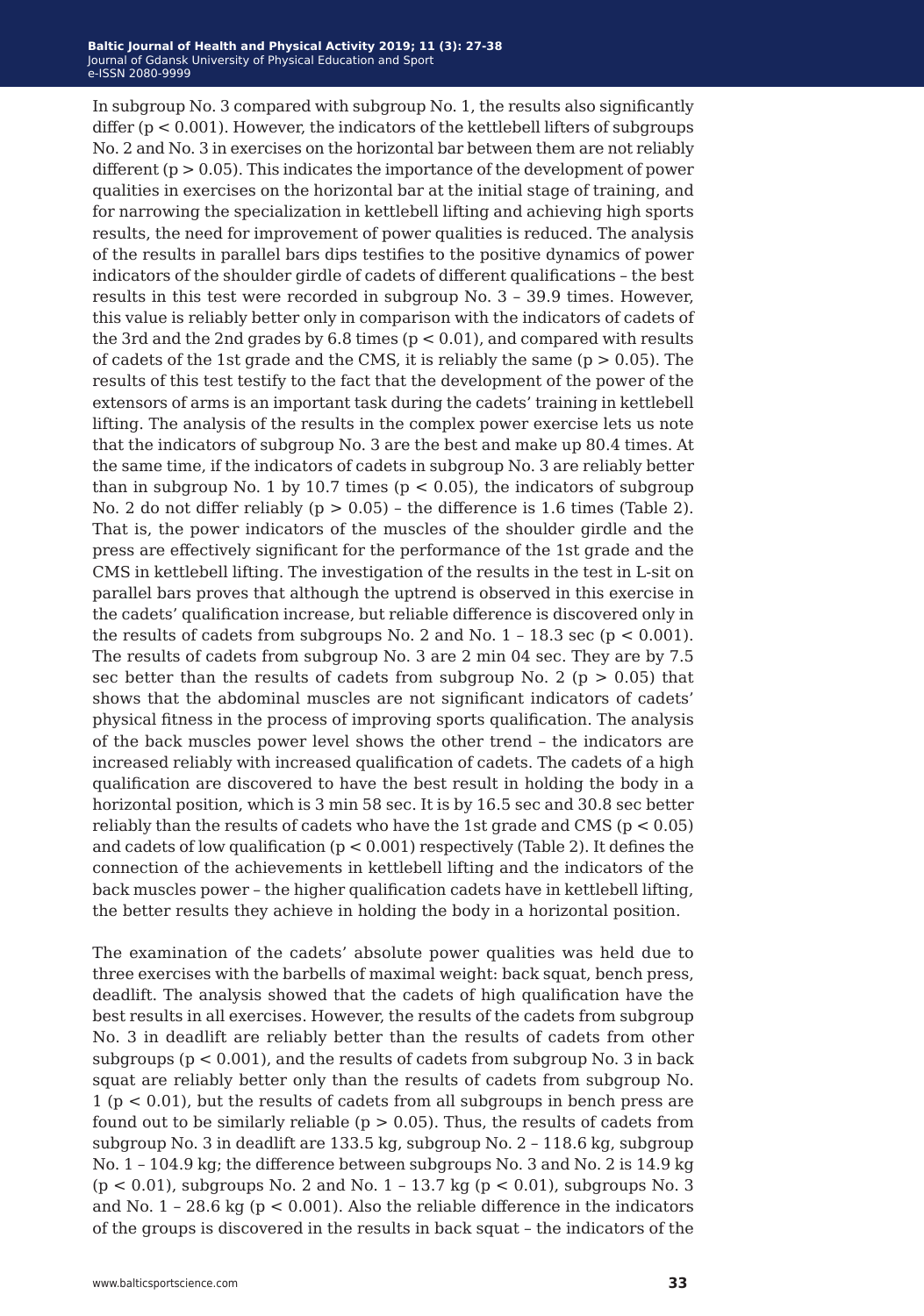cadets of high qualification (121.6 kg) are by 15.4 kg better than the results of the cadets of low qualification (106.2 kg) ( $p < 0.01$ ). The difference of the cadets from subgroups No. 3 and No. 2 in the absolute indicators of the legs muscles power is 4.5 kg, but it is not reliable ( $p > 0.05$ ). The cadets of subgroup No. 3 have better results by 4.9 kg and 8.5 kg (91.3 kg) in bench press than kettlebell lifters from subgroups No. 2 (86.4 kg) and No. 1 (82.8 kg) respectively; however, the reliable difference is not revealed ( $p > 0.05$ ).

#### **discussion**

The analysis of literature [6, 9, 13, 14, 15] shows a high popularity of power kinds of sport and exercises among youth, and also among the cadets of HMEI. Kettlebell lifting takes the leading place among those kinds of sport and it has a positive influence on the cadets' organism [7, 8, 16]. In scientific publications [17, 18, 19, 20] it is proved that power exercises contribute to aesthetic selfimprovement due to the proportionality and symmetry of the muscles and the allbalanced development of all muscle groups, body correction, including elimination of disadvantages in it, recovery after injuries, increase in ability to work, and the formation of a harmonious figure. Scientists [21, 22] point out that power loads have a positive effect on the state of health, ability to work and a range of physical and psychological qualities. Authors [23, 24, 25] state that the optimal level of power development is an effective factor in preventing diseases and providing energy-forming functions of the body. According to the results of scientists' works [9, 26, 27, 28], kettlebell lifting has several advantages over other power sports and exercises: low costs; sports equipment compactness, possibility of training both within limited space and in the open area, an opportunity to conduct both self-training and exercises simultaneously with a large group of people, a wide range of simple and available exercises that eliminates a possibility of adaptation to the same type of load, a possibility to conduct exercises simultaneously with servicemen of different levels of physical fitness, high efficiency in the development of physical qualities and moral-volitional qualities, strengthening the muscles of the back and the whole body, prevention of injury to the spine and joints [16, 26, 29]. Authors [6, 12, 26] think that a large number of exercise with kettlebells is performed with the bending and straightening of the body, which greatly contributes to strengthening the back muscles, the shoulder girdle, legs, abdominal press – as a result the formation of a «muscular corset» and prevention of injuries in everyday life, military service, etc. Research [8, 11, 30, 31, 32, 33] has proved that regular kettlebell lifting training contributes to effective power development, general and power endurance, static endurance of the body muscles, coordination abilities while having a positive effect on the emotional state of those who do this sport.

The investigation of the cadets' results in power exercises proved that the results of cadets who were attending kettlebell lifting classes in the majority of power exercises in the last years of study are better than the results of cadets who were studying according to the current system of physical training ( $p < 0.05$ – 0.001). Analysing the changes of the results in power exercises of the cadets from every group during studies, it should be mentioned that the results are increased in groups A and B reliably – the best results are observed in the 5th year of study. The difference in the results of the cadets of both examined groups in the 1st and 5th years of study is reliable ( $p < 0.001$ ).

The analysis of the results of the cadets from every group in bar pull-ups showed that the level of power indicators is rated as excellent and increased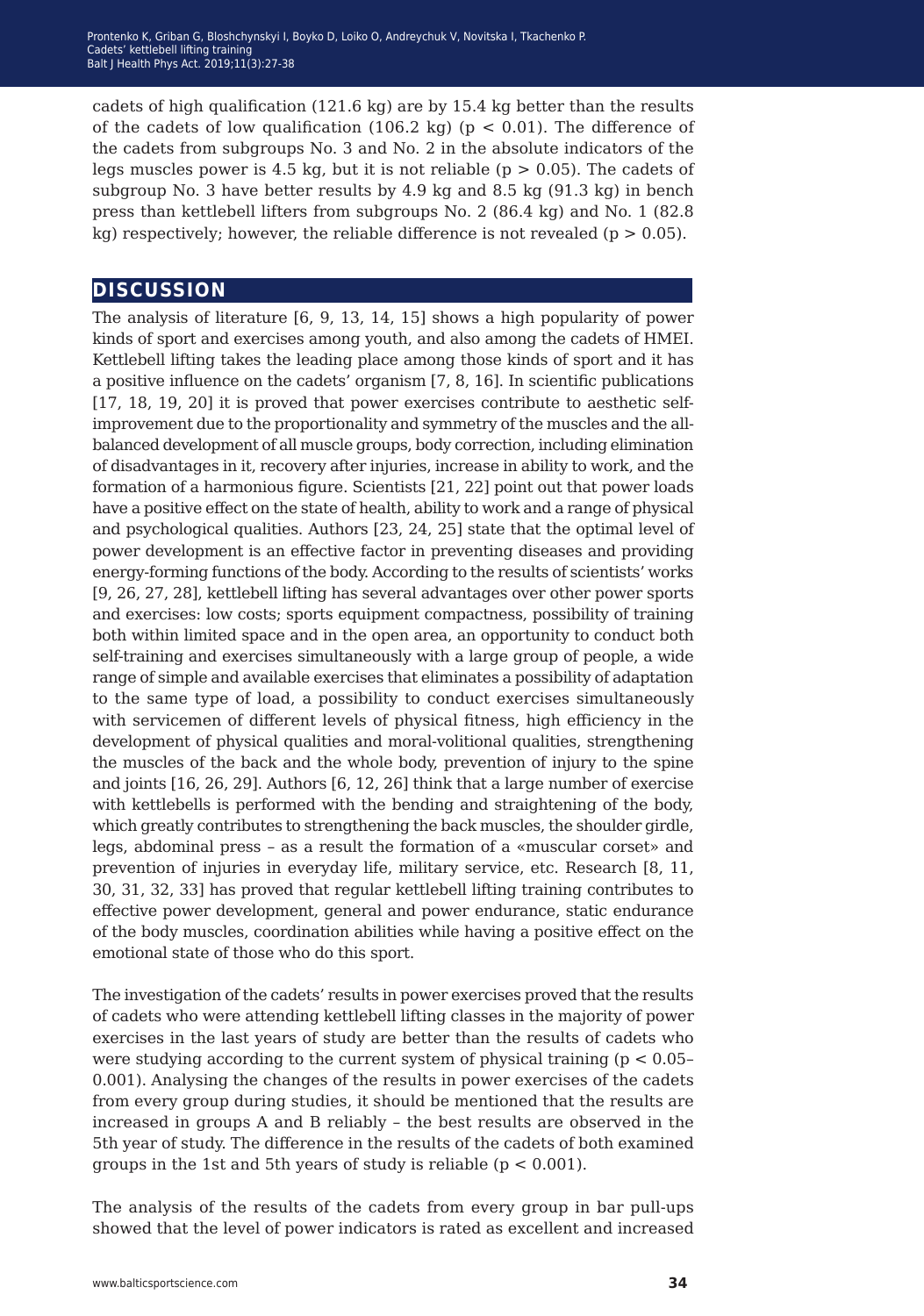during studies in both groups A and B in every year of study. But the results of the cadets of the 5th year of study are better by 6.1 times than the results of the cadets of the 1st year of study  $(p < 0.001)$  in group A, whereas the difference in group B is 10.3 times ( $p < 0.001$ ). It proves the more expressed positive influence of kettlebell lifting on the development of the cadets' power qualities during studies. The results of both groups in bar pullover and bar muscle up are increased reliably ( $p < 0.001$ ) – in the 5th year of study they are the best. The difference in the results of the cadets of the 5th and 1st year of study is 3.3 times in bar pullover and 4.1 times in bar muscle up in group A and 8.6 times in bar pullover and 9.7 times in bar muscle up in group B. Additionally, the level of the power qualities development concerning these exercises is rated as adequate in the 1st year of study and as good in the 5th year of study in group A and as excellent in group B. Analysing the changes in the cadets' results in parallel bars dips, it can be concluded that the results have increased reliably in both groups ( $p < 0.001$ ), but the difference in the power indicators of the cadets in the 1st and 5th years of study is 8.7 times in group A and 22.1 times in group B. Moreover, the results of the cadets of both groups are rated as excellent in all years of study. In complex power exercise the cadets of both groups have the best results in the 5th year of study (64.5 times in group A and 82.6 times in group B), that proves the increase in the cadets' level of physical fitness during studies ( $p < 0.001$ ). However, the results of cadets who were studying according to the current system of physical training in the 5th year of study are by 12.3 times better than in the 1st year of study and the results of the cadets who were attending kettlebell lifting classes are by 25.1 times better. The reliable improvement also is observed in parallel bars dips among the cadets of both groups during studies ( $p < 0.001$ ), but in the group of the kettlebell lifters these changes are more expressed that proves the superiority of kettlebell lifting training over the traditional physical training. Therefore, the difference in the results of the cadets of the 1st and 5th years of study is 44.3 sec in group B and 11.3 sec in group A. The development level of the abdominal muscles static endurance of the cadets from both groups is rated as excellent in all years of study. Investigating the results changes in holding the body in a horizontal position of every group show that the results in both groups are increased reliably during studies (p < 0.001), but the results of cadets in the 5th year of study (2 min 23 sec) are by 48.6 sec better than the results of cadets in the 1st year of study (1 min 34 sec) in group A and the difference in the results of cadets in the 1st year of study (1 min 52 sec) and the 5th year of study (3 min 48 sec) is 1 min 56 sec in group B. The development level of the back muscles static endurance of cadets of group A is rated as adequate in the 1st, 2nd and 4th years of study and as good in the 3rd and 5th years of study; the results of cadets of group B are rated as excellent during the whole period of study.

The analysis of the level of power qualities development of cadets-sportsmen of different sports sections showed that the results of the kettlebell lifters in bar pull-ups are the best in comparison to other sections (except sportsmen who attended classes in the military all-round events, where this exercise is competitive). It proves the high level of power qualities development and general physical fitness of the kettlebell lifters [6, 11, 12, 16, 30].

The analysis of the results of kettlebell lifters of different qualification in the power exercises with barbells showed the main tense during the exercises with kettlebell is aimed at the back and legs muscles. The high level of development of exactly these muscles will ensure future professional military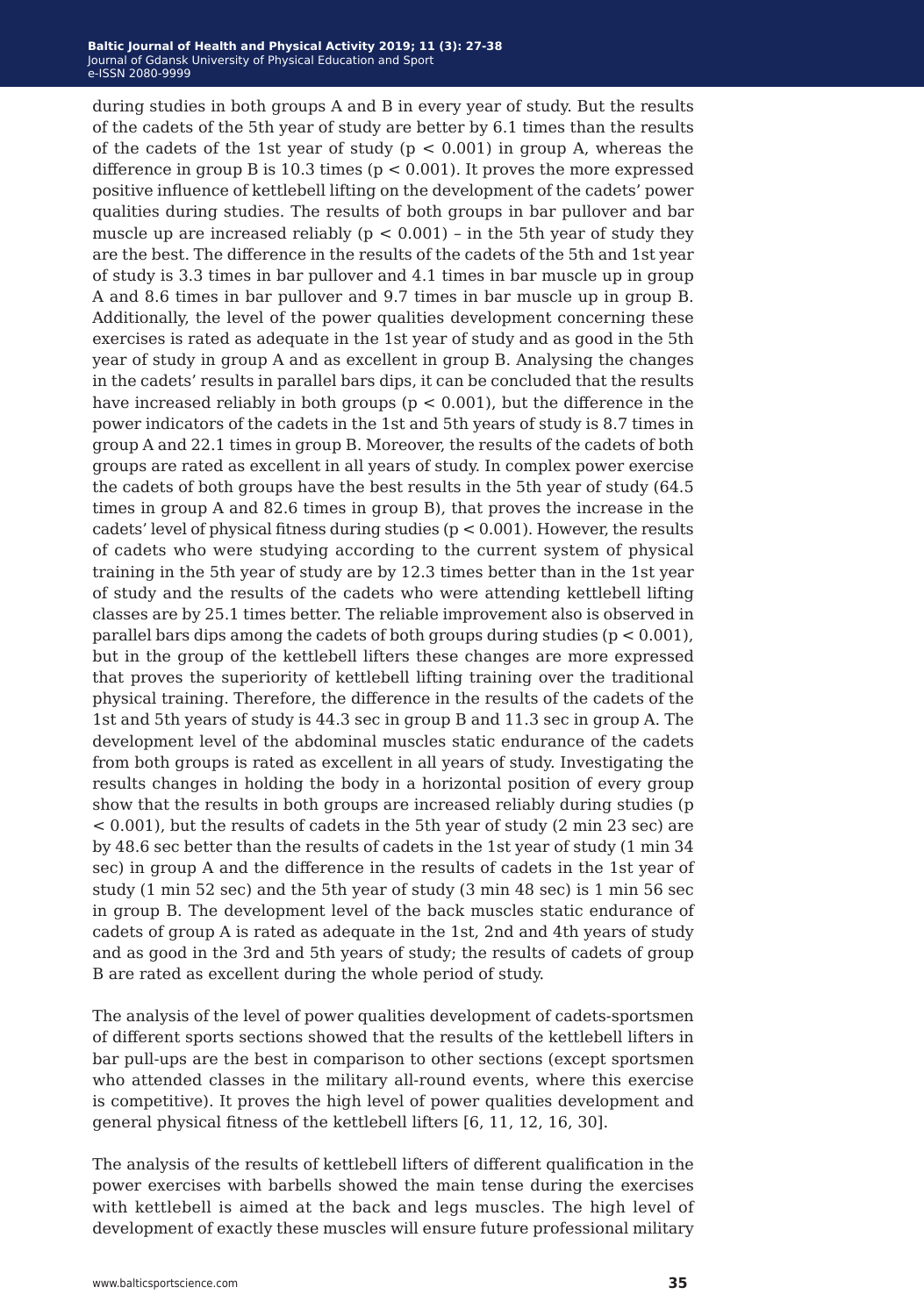activity improvement [7, 8, 9, 26, 29]. Therefore, the analysis of the kettlebell lifters' power qualities development showed that their level depends on the qualification. The reliable increase of the power qualities development level is revealed in subgroup No. 2 ( $p < 0.001$ ), and the results of the cadets from subgroups No. 2 and No. 3 do not differ reliably ( $p > 0.05$ ). Thus, the level of the power qualities development of kettlebell lifters of the 1st grade and CMS is enough for efficiency of the performed tasks of the educational and future professional activity. To extend the specialization and increase the competitive results in kettlebell lifting, the improvement in special endurance is needed, and in the future the improvement in the power qualities will not be needed. Power exercises should be performed to maintain the achieved level and to prevent injuries. The conclusions of the scientists' works [5, 7, 10, 16] confirm the obtained results.

# **conclusions**

- 1. The positive influence of kettlebell lifting training on the level of power qualities development of cadets was determined – the results of cadets who were involved in the kettlebell lifting classes are authentically better  $(p < 0.05-0.001)$  than the results of cadets who were studying according to the current system of physical training in bar pull-ups, bar pullover, bar muscle up, parallel bars dips, complex power exercise, muscles endurance exercises in the last years of study. It proves the efficiency of kettlebell lifting exercises concerning the formation of graduates' physical readiness for professional activity.
- 2. The investigation of the level of power qualities development of cadetssportsmen of different sports sections showed that the results of the kettlebell lifters in bar pull-ups are the best in comparison to other sections (except sportsmen who attended classes in the military all-round events, where this exercise is competitive) that proves the high level of power qualities development and general physical fitness of the kettlebell lifters.
- 3. The examination of the results of cadets of different qualification in power exercises proved that the level of power qualities development is increased to the level of the 1st grade and CMS reliably  $(p < 0.001)$ , and the level of power indicators is not changed reliably with increased qualification of the cadets to MS and MSIC ( $p > 0.05$ ). Therefore, the level of power qualities development of the kettlebell lifters of the 1st grade and CMS is enough for efficiency of the performed tasks of the educational and future professional activity.
- 4. The high level of power qualities development of the cadets will ensure the improvement in the efficiency of the future professional military (combat) activity's tasks performance. Investigation shows the necessity of the implementation of kettlebell lifting to the physical training of cadets who are the future Ukrainian Armed Forces' officers in order to ensure high efficiency of their future professional activity.

Future research will aim at studying the impact of various components of the training process on the competitive results in kettlebell lifting.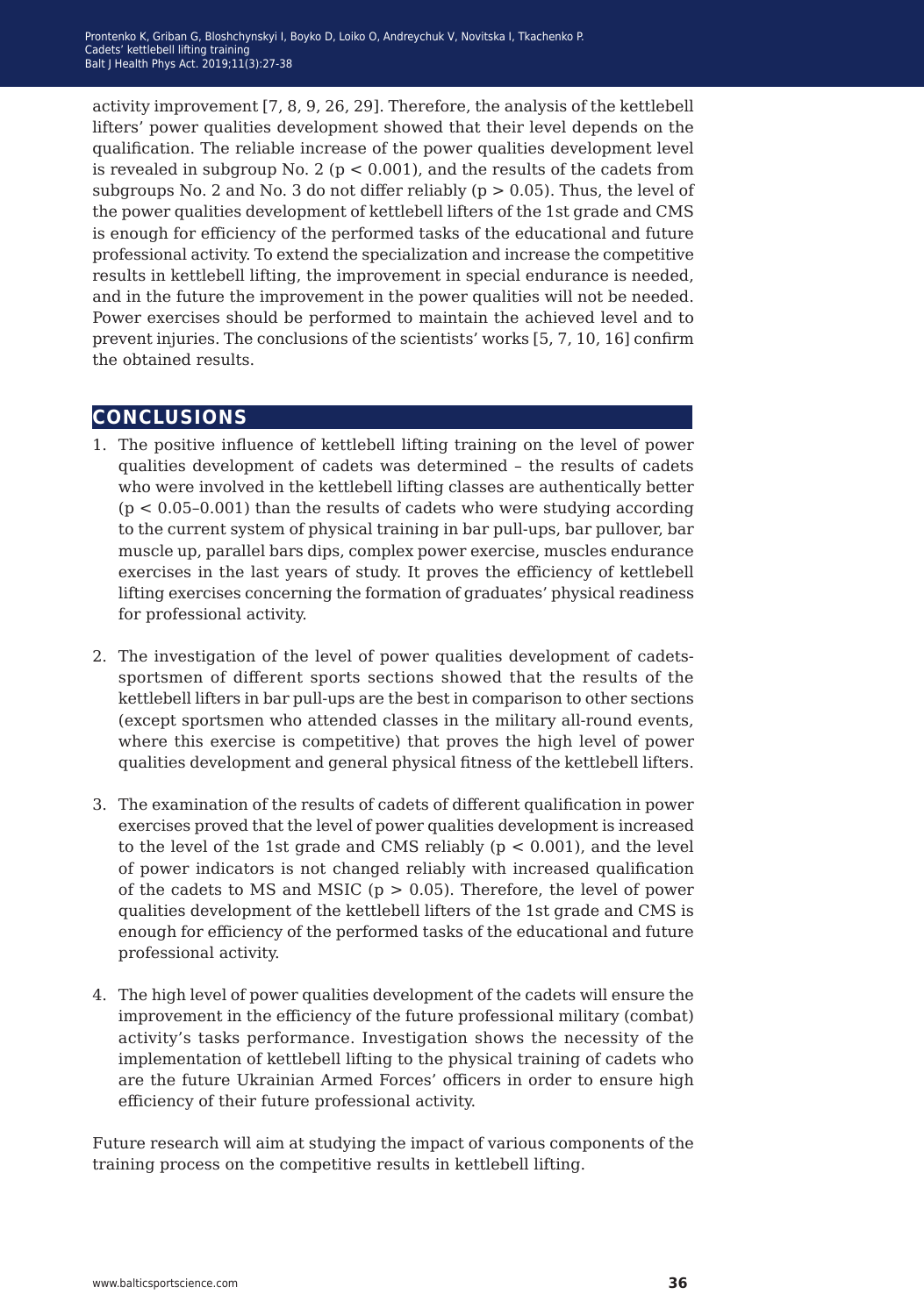#### **references**

- [1] Oderov A, Romanchuk S, Fedak S, et al. Innovative approaches for evaluating physical fitness of servicemen in the system of professional training. J Phys Educ Sport. 2017;17(Supplement Issue 1):23-27. <https://doi.org/10.7752/jpes.2017.s1004>
- [2] Rolyuk A, Romanchuk S, Romanchuk V, et аl. Research on the organism response of reconnaissance officers on the specific load of military exercises. J Phys Educ Sport. 2016;16(1):132-135. [https://](https://doi.org/10.7752/jpes.2016.01022) [doi.org/10.7752/jpes.2016.01022](https://doi.org/10.7752/jpes.2016.01022)
- [3] Kamaiev OI, Hunchenko VA, Mulyk KV, et al. Optimization of special physical training of cadets in the specialty «Arms and Military Equipment» on performing professional military-technical standards. J Phys Educ Sport. 2018;18(Supplement issue 4):1808-1810.<https://doi.org/10.7752/jpes.2018.s4264>
- [4] Melnykov A, Iedynak G, Galamandjuk L, et al. Factors that influence changes in cadets' physical preparation during the first half of study at a military academy. J Phys Educ Sport. 2018;18(2):781- 786. <https://doi.org/10.7752/jpes.2018.02115>
- [5] Kudryavtsev M, Osipov A, Kokova E, et al. The possibility of increasing cadets' physical fitness level of the educational organizations of the Ministry of Internal Affairs of Russia with the help of optimal training effects via crossfit. J Phys Educ Sport. 2018;18(Supplement Issue 5):2022-2028. [https://doi.](https://doi.org/10.7752/jpes.2018.s5300) [org/10.7752/jpes.2018.s5300](https://doi.org/10.7752/jpes.2018.s5300)
- [6] Bolotin A, Bakayev V, Vazhenin S. Factors that determine the necessity for developing skills required by cadets in higher education institutions of the Aerospace Forces to organize their kettlebell selftraining. J Phys Educ Sport. 2016;16(1):102-108. <https://doi.org/10.7752/jpes.2016.01017>
- [7] Prontenko K, Griban G, Prontenko V, et al. Kettlebell lifting as a means of physical training cadets in higher military educational institution. J Phys Educ Sport. 2017;17(4): 2685-2689. [https://doi.](https://doi.org/10.7752/jpes.2017.04310) [org/10.7752/jpes.2017.04310](https://doi.org/10.7752/jpes.2017.04310)
- [8] Bolotin A, Bakayev V, Vazhenin S. Pedagogical model for developing skills required by cadets of higher education institutions of the Aerospace Forces to organize their kettlebell self-training. J Phys Educ Sport. 2016;16(1):177-186. <https://doi.org/10.7752/jpes.2016.01028>
- [9] Grankin NA. Cadets weight-lifters power indices study during preparatory period of sports training. Pedagogical-Psychological and Medico-Biological Problems of Physical Culture and Sports. 2016;1(38):13-17.
- [10] Kуslenko D, Iukhno Iu, Zhukevych I, Bondarenko V, Radzievskii R. Improving the physical qualities of students in higher educational establishments of Ukraine on guard activity via circular training. J Phys Educ Sport. 2018;18(Supplement Issue 2):1065-1071.<https://doi.org/10.7752/jpes.2018.s2159>
- [11] Manocchia P, Spierer DK, Lufkin AK, Minichiello J, Castro J. Transference of kettlebell training to strength, power, and endurance. J Strength Cond Res. 2013;27(2):477-484. [https://doi.org/10.1519/](https://doi.org/10.1519/JSC.0b013e31825770fe) [JSC.0b013e31825770fe](https://doi.org/10.1519/JSC.0b013e31825770fe)
- [12] Maulit MR, Archer DC, Leyva WhD, et al. Effects of kettlebell swing vs. explosive deadlift training on strength and power. Int J Kinesiol Sport Sci. 2017;5(1):1-7.<https://doi.org/10.7575//aiac.ijkss.v.5n.1p.1>
- [13] Ryguła I, Płociennik L, Lipinska P. Diagnostic sources of information on sports result determinants in young powerlifting athletes. Hum Mov. 2016;17(3):168-175.<https://doi.org/10.1515/humo-2016-0027>
- [14] Kałwa M, Stefaniak T, Harmaciński D, Groffik B. A preparation cycle in strength training as a form of health training for adults. Balt J Health Phys Act. 2019;11(1):62-75. [https://doi.org/10.29359/](https://doi.org/10.29359/BJHPA.11.1.07) [BJHPA.11.1.07](https://doi.org/10.29359/BJHPA.11.1.07)
- [15] Cobar AG, Madrigal N. Effect of endurance training with weighted vest on the 3000 meter running time of high school boys. J Phys Educ Sport. 2016;16(2):301-310.<https://doi.org/10.7752/jpes.2016.02048>
- [16] Vatel S, Gray VD. Kettlebells: strength training for power and grace. New York: Sterling Publishing; 2005.
- [17] Forghani M, Fathi Shob S, Rahimi Aliabadi S. Comparison of three methods of weight training to increase the power of the male students of Mazandaran University of Science and Technology. Int J Appl Exerc Physiol. 2014;3(1):53-59. [Available at [http://www.ijaep.com/index.php/IJAE/article/](http://www.ijaep.com/index.php/IJAE/article/view/23) [view/23](http://www.ijaep.com/index.php/IJAE/article/view/23)] [Accessed on 10 June, 2019]
- [18] Wernbom M, Augustsson J, Thomee R. The influence of frequency, intensity, volume and mode of strength training on whole muscle cross-sectional area in humans. Sports Medicine. 2007;37(3):225- 264. <https://doi.org/10.2165/00007256-200737030-00004>
- [19] De Castro FMP, Aquino R, Berti Junior JA, Goncalves LGC, Puggina EF. Strength training with vascular occlusion: a review of possible adaptive mechanisms. Hum Mov. 2107;18(2):3-14. [https://](https://doi.org/10.1515/humo-2017-0010) [doi.org/10.1515/humo-2017-0010](https://doi.org/10.1515/humo-2017-0010)
- [20] Sale DG. Neural adaptation to strength training. In: Komi PV (ed.). Strength and power in sport. 2nd ed. Oxford: Blackwell Science; 2003; 281-315.<https://doi.org/10.1002/9780470757215.ch15>
- [21] Zocoler CA, Madureira D, Santana JO, Ramos CC, Marques LR, Witter C et al. Short term power exercises increase physical fitness in middle aged adults. J Phys Educ Sport. 2018;18(Supplement Issue 2):1223-1230. <https://doi.org/10.7752/jpes.2018.s2182>
- [22] Costa AM, Gil MH, Sousa AC, Ensinas V, Espada MC, Pereira A. Effects of concurrent strength and endurance training sequence order on physical fitness performance in adolescent students. J Phys Educ Sport. 2016;16(4):1202-1206. <https://doi.org/10.7752/jpes.2016.04191>
- [23] Kaukab A, Rajesh K. Effects of weight training on power performance. J Phys Educ Sport. 2011;11(2):124-126.
- [24] Zemkova E, Jelen M, Zapletalova L, Hamar D. Standing and seated trunk rotational power. Sport Mont. 2017;15(3):17-23. <https://doi.org/10.26773/smj.2017.10.003>
- [25] Seidel W, Zurowska A. An analysis of the barbell motion depending on its weight in disabled powerlifting. Balt J Health Phys Act. 2014;6(3):193-198. <https://doi.org/10.2478/bjha-2014-0017>